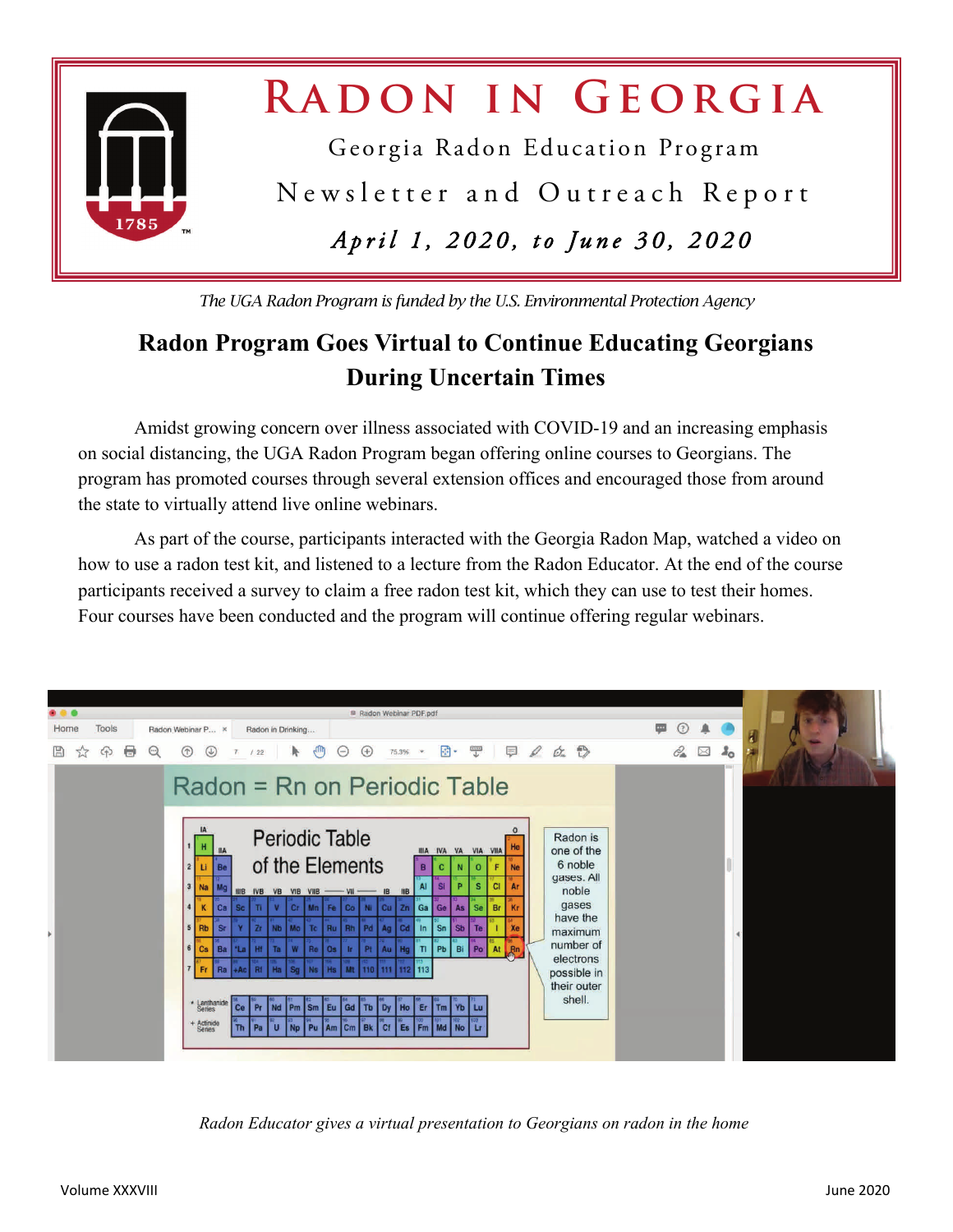## **Georgia Radon Educators at Work**



*Members of the Loganville Lions Club promote the benefits of radon testing at the Loganville Auto Show* 

### **Partnership with Loganville Lions Club Brings Increased Testing to Walton County**

 After several members of the Loganville Lions Club tested and had elevated levels of radon in their homes, the club determined that a good community involvement project would be to encourage radon testing in Walton County. As part of that effort, the club purchased 200 kits to sell at events within their community.

 As part of these efforts, the Loganville Lions Club set up a booth at the Loganville annual car show on June 20, 2020. The UGA Radon Program supplied signage and hand outs while Lions Club members sold kits and passed out information to attendees.

 The UGA Radon Program looks forward to continued partnerships with local organizations to promote radon awareness across the state.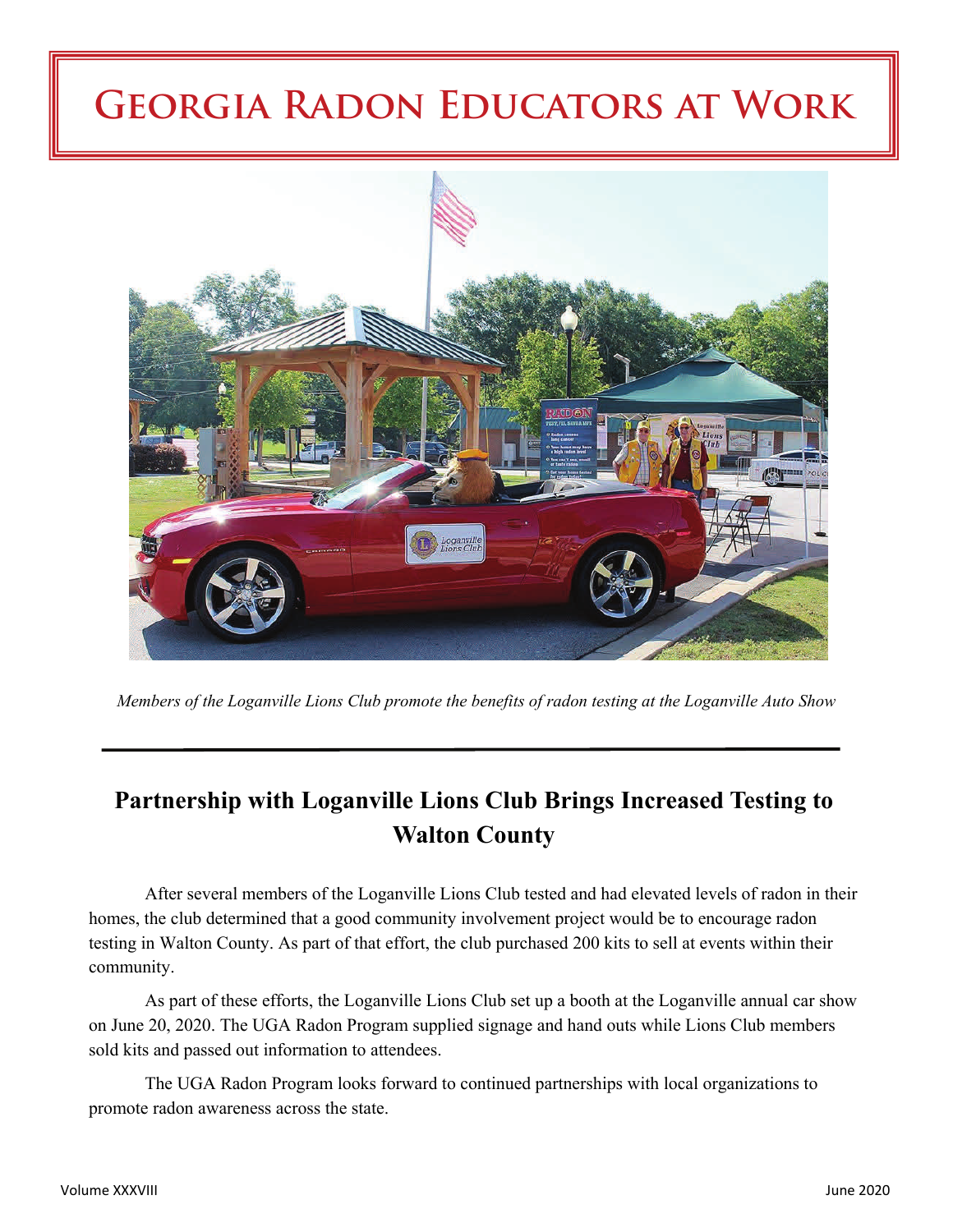| RADON OUTREACH                                                                                                                                                                                                                                                                                                                                                                                                                                                 |              |  |  |  |  |  |  |
|----------------------------------------------------------------------------------------------------------------------------------------------------------------------------------------------------------------------------------------------------------------------------------------------------------------------------------------------------------------------------------------------------------------------------------------------------------------|--------------|--|--|--|--|--|--|
| Program Contacts & Media Impressions April through June 2020                                                                                                                                                                                                                                                                                                                                                                                                   |              |  |  |  |  |  |  |
| <b>GA SIRG REPORT April-June 2020</b>                                                                                                                                                                                                                                                                                                                                                                                                                          |              |  |  |  |  |  |  |
| <b>PROGRAM CONTACTS</b>                                                                                                                                                                                                                                                                                                                                                                                                                                        | <b>Total</b> |  |  |  |  |  |  |
| Programs-Meetings                                                                                                                                                                                                                                                                                                                                                                                                                                              | 4            |  |  |  |  |  |  |
| Participants                                                                                                                                                                                                                                                                                                                                                                                                                                                   | 41           |  |  |  |  |  |  |
| <b>Materials Distributed</b>                                                                                                                                                                                                                                                                                                                                                                                                                                   | 0            |  |  |  |  |  |  |
| Exhibits-Events                                                                                                                                                                                                                                                                                                                                                                                                                                                | 0            |  |  |  |  |  |  |
| Participants                                                                                                                                                                                                                                                                                                                                                                                                                                                   | 0            |  |  |  |  |  |  |
| <b>Materials Distributed</b>                                                                                                                                                                                                                                                                                                                                                                                                                                   | 0            |  |  |  |  |  |  |
| <b>OTHER CONTACTS</b>                                                                                                                                                                                                                                                                                                                                                                                                                                          | <b>Total</b> |  |  |  |  |  |  |
| <b>Total Contacts</b>                                                                                                                                                                                                                                                                                                                                                                                                                                          | 95           |  |  |  |  |  |  |
| <b>Medical Professionals</b>                                                                                                                                                                                                                                                                                                                                                                                                                                   | 0            |  |  |  |  |  |  |
| <b>Home Builders</b>                                                                                                                                                                                                                                                                                                                                                                                                                                           | 0            |  |  |  |  |  |  |
| <b>Realtors</b>                                                                                                                                                                                                                                                                                                                                                                                                                                                | 5            |  |  |  |  |  |  |
| <b>Consumer Contacts</b>                                                                                                                                                                                                                                                                                                                                                                                                                                       | 90           |  |  |  |  |  |  |
| <b>KIT USAGE DATA</b>                                                                                                                                                                                                                                                                                                                                                                                                                                          | <b>Total</b> |  |  |  |  |  |  |
| <b>Kits Distributed</b>                                                                                                                                                                                                                                                                                                                                                                                                                                        | 203          |  |  |  |  |  |  |
| <b>Results Received</b>                                                                                                                                                                                                                                                                                                                                                                                                                                        | 158          |  |  |  |  |  |  |
| $\geq$ 4.0 pCi/L                                                                                                                                                                                                                                                                                                                                                                                                                                               | 35           |  |  |  |  |  |  |
| $< 4.0$ pCi/L                                                                                                                                                                                                                                                                                                                                                                                                                                                  | 103          |  |  |  |  |  |  |
| Incomplete                                                                                                                                                                                                                                                                                                                                                                                                                                                     | 18           |  |  |  |  |  |  |
| % $\geq$ 4.0 pCi/L                                                                                                                                                                                                                                                                                                                                                                                                                                             | 25%          |  |  |  |  |  |  |
| Highest Level                                                                                                                                                                                                                                                                                                                                                                                                                                                  | 17.2 pCi/L   |  |  |  |  |  |  |
| <b>MITIGATION DATA</b>                                                                                                                                                                                                                                                                                                                                                                                                                                         | <b>Total</b> |  |  |  |  |  |  |
| RRNC <sup>2</sup>                                                                                                                                                                                                                                                                                                                                                                                                                                              | 17           |  |  |  |  |  |  |
| Mitigations <sup>3</sup>                                                                                                                                                                                                                                                                                                                                                                                                                                       | 1,023        |  |  |  |  |  |  |
| Mitigation Referrals                                                                                                                                                                                                                                                                                                                                                                                                                                           | 35           |  |  |  |  |  |  |
| <b>MEDIA IMPRESSIONS</b>                                                                                                                                                                                                                                                                                                                                                                                                                                       | <b>Total</b> |  |  |  |  |  |  |
| Radio                                                                                                                                                                                                                                                                                                                                                                                                                                                          | 52           |  |  |  |  |  |  |
| Listeners                                                                                                                                                                                                                                                                                                                                                                                                                                                      | 224,042      |  |  |  |  |  |  |
| <b>Television</b>                                                                                                                                                                                                                                                                                                                                                                                                                                              |              |  |  |  |  |  |  |
| <b>Viewers</b>                                                                                                                                                                                                                                                                                                                                                                                                                                                 |              |  |  |  |  |  |  |
| Newspaper <sup>6</sup>                                                                                                                                                                                                                                                                                                                                                                                                                                         |              |  |  |  |  |  |  |
| Circulation                                                                                                                                                                                                                                                                                                                                                                                                                                                    |              |  |  |  |  |  |  |
| Newsletter                                                                                                                                                                                                                                                                                                                                                                                                                                                     |              |  |  |  |  |  |  |
| <b>Distribution</b>                                                                                                                                                                                                                                                                                                                                                                                                                                            |              |  |  |  |  |  |  |
| Local Web Hits <sup>4</sup>                                                                                                                                                                                                                                                                                                                                                                                                                                    |              |  |  |  |  |  |  |
| GA SIRG Web Hits <sup>5</sup>                                                                                                                                                                                                                                                                                                                                                                                                                                  | 1,894        |  |  |  |  |  |  |
| <b>TOTAL IMPRESSIONS</b>                                                                                                                                                                                                                                                                                                                                                                                                                                       |              |  |  |  |  |  |  |
| 1Other includes radon education/results of former educators & county FACS/4-H Agents.<br><sup>2</sup> Reported annually by Southface and building professionals<br><sup>3</sup> Mitigation & RRNCs completed by Certified Mitigators are reported from 2018.<br><sup>4</sup> Began tracking Jan 1, 2010<br><sup>5</sup> Web hits for www.UGAradon.org are shared equally among the radon educators.<br>6As of 4/20/18 circulation numbers are reported in full |              |  |  |  |  |  |  |
| Volume XXXVII                                                                                                                                                                                                                                                                                                                                                                                                                                                  | June 2020    |  |  |  |  |  |  |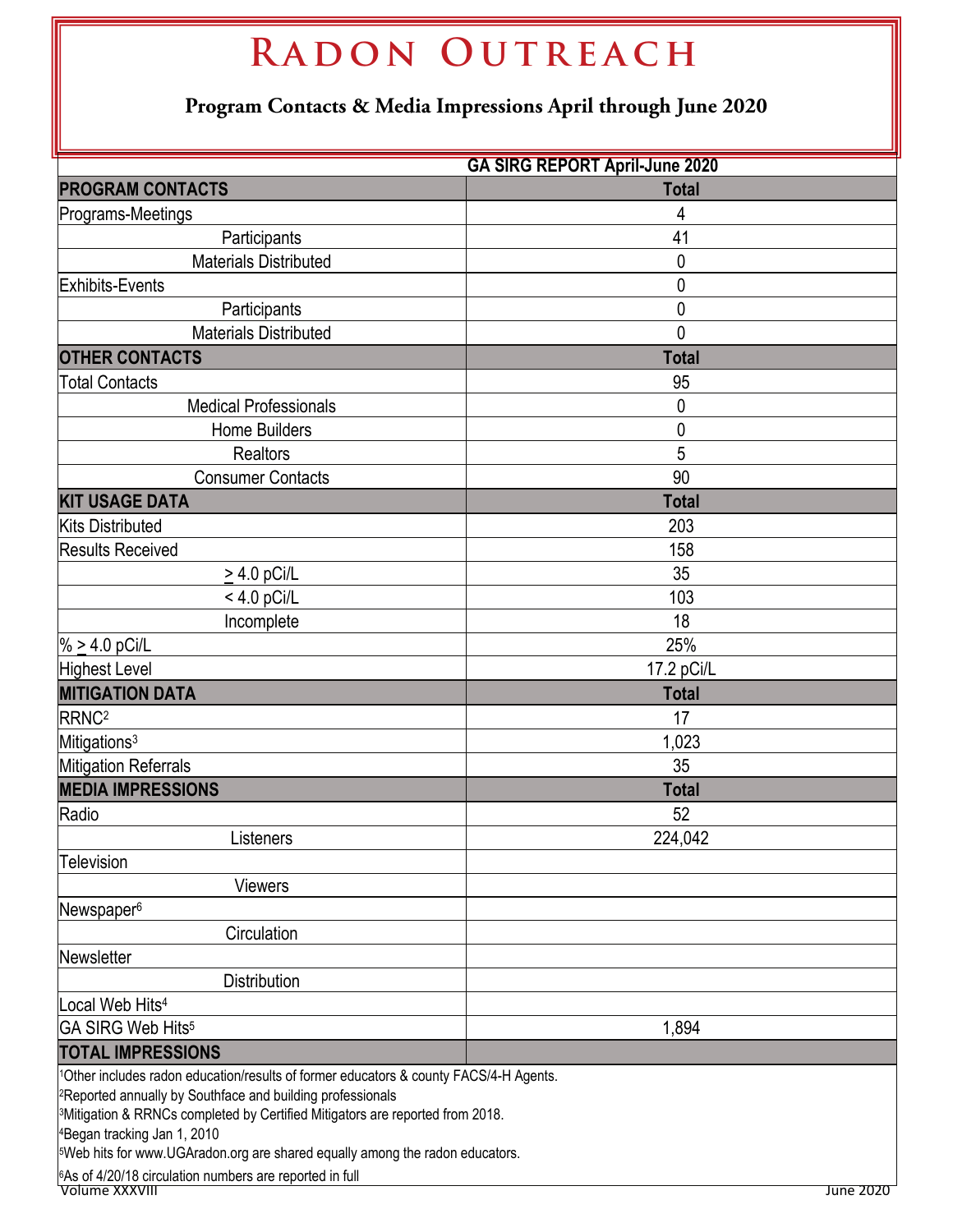# RADON OUTREACH

### **Program Contacts & Media Impressions Apr. 2003 through Jun. 2020**

|                                                                                               | April 2003 through June 2020 |                |                 |               |                                                  |                  |                    |               |  |  |
|-----------------------------------------------------------------------------------------------|------------------------------|----------------|-----------------|---------------|--------------------------------------------------|------------------|--------------------|---------------|--|--|
| <b>PROGRAM CONTACTS</b>                                                                       | <b>Hall</b>                  | <b>DeKalb</b>  | <b>Gwinnett</b> | <b>Elbert</b> | <b>Walton</b>                                    | <b>Southface</b> | Other <sup>1</sup> | <b>Totals</b> |  |  |
| <b>Programs / Meetings</b>                                                                    | 376                          | 187            | 266             | 193           | 624                                              | 1,084            | 27                 | 2,757         |  |  |
| <b>Participants</b>                                                                           | 11,820                       | 4,335          | 15,112          | 3,866         | 23,080                                           | 17,946           | 2,099              | 78,258        |  |  |
| <b>Materials Distributed</b>                                                                  | 21,015                       | 11,441         | 15,887          | 6,595         | 46,547                                           | 9,184            | 75                 | 110,744       |  |  |
|                                                                                               |                              |                |                 |               |                                                  |                  |                    |               |  |  |
| Exhibits or Events <sup>1</sup>                                                               | 686                          | 86             | 175             | 63            | 175                                              | 67               | 31                 | 1,283         |  |  |
| <b>Participants</b>                                                                           | 51,167                       | 6,558          | 146,287         | 11,978        | 161,033                                          | 13,798           | 2,996              | 393,817       |  |  |
| <b>Materials Distributed</b>                                                                  | 107,583                      | 8,947          | 50,145          | 8,057         | 26,470                                           | 1,296            | 1,346              | 203,844       |  |  |
| <b>OTHER CONTACTS</b>                                                                         | <b>Hall</b>                  | <b>DeKalb</b>  | <b>Gwinnett</b> | <b>Elbert</b> | <b>Walton</b>                                    | <b>Southface</b> | <b>Other</b>       | <b>Totals</b> |  |  |
| <b>Total Direct Contacts</b>                                                                  | 9,643                        | 1,385          | 1,216           | 475           | 5,507                                            | 12,268           | 52                 | 29,952        |  |  |
| <b>Medical professionals</b>                                                                  | 602                          | 51             | 242             | 56            | 905                                              | 0                | 24                 | 1,880         |  |  |
| <b>Home builders</b>                                                                          | 395                          | 29             | 43              | 45            | 378                                              | 10,082           | $\mathbf 0$        | 10,972        |  |  |
| <b>Realtors</b>                                                                               | 801                          | 93             | 85              | 25            | 209                                              | 836              | 28                 | 2,077         |  |  |
| <b>Consumer Contacts</b>                                                                      | 7,845                        | 1,212          | 846             | 349           | 4,015                                            | 1,350            | 0                  | 15,617        |  |  |
| <b>KIT USAGE DATA</b>                                                                         | Hall                         | <b>DeKalb</b>  | <b>Gwinnett</b> | <b>Elbert</b> | <b>Walton</b>                                    | <b>Southface</b> | <b>Other</b>       | <b>Totals</b> |  |  |
| <b>Kits Distributed</b>                                                                       | 15,967                       | 4,275          | 7,895           | 2,893         | 12,183                                           | 5,192            | 4,600              | 53,005        |  |  |
| <b>Test Results Received</b>                                                                  | 7,927                        | 1,622          | 2,477           | 1,354         | 6,309                                            | 1,060            | 849                | 21,598        |  |  |
| <b>Highest Level</b>                                                                          | 66.6                         | 31.3           | 54.4            | 44.0          | 85.8                                             | 77.1             | 0.0                | 85.8          |  |  |
| <b>MITIGATION DATA</b>                                                                        | Hall                         | <b>DeKalb</b>  | <b>Gwinnett</b> | <b>Elbert</b> | <b>Walton</b>                                    | <b>Southface</b> | <b>Other</b>       | <b>Totals</b> |  |  |
| <b>Mitigation Referrals</b>                                                                   | 2,507                        | 249            | 361             | 91            | 751                                              | 412              | 0                  | 4,371         |  |  |
| Mitigations <sup>2,3,7</sup>                                                                  | 8,522                        |                |                 |               |                                                  |                  |                    |               |  |  |
| RRNC <sup>3</sup>                                                                             | 1,497                        |                |                 |               |                                                  |                  |                    |               |  |  |
| <b>MEDIA IMPRESSIONS</b>                                                                      | <b>Hall</b>                  | <b>DeKalb</b>  | <b>Gwinnett</b> | <b>Elbert</b> | <b>Walton</b>                                    | <b>Southface</b> | <b>Other</b>       | <b>Totals</b> |  |  |
| <b>Radio Outreach</b>                                                                         | 123                          | 11             | 8               | 4,278         | 137                                              | 1                | $\overline{2}$     | 4,560         |  |  |
| <b>Listening Audience</b>                                                                     | 5,087,027                    | 3,670,000      | 10,000          | 4,020,000     | 2,693,000                                        | 2,000            | 377,000            | 15,859,027    |  |  |
| <b>TV Outreach</b>                                                                            | 140                          | 75             | 713             | 8             | 279                                              | $\overline{2}$   | 437                | 1,654         |  |  |
| <b>Viewing Audience</b>                                                                       | 25,170,100                   | 12,733,000     | 73,981,740      | 15,080        | 27,894,200                                       | 1,328,000        | 8,385,000          | 149,507,120   |  |  |
| <b>Newspaper Outreach</b>                                                                     | 120                          | 4              | 19              | 13            | 102                                              | $\mathbf{0}$     | 6                  | 264           |  |  |
| <b>Circulation</b> <sup>6</sup>                                                               | 3,292,036                    | 3,223,000      | 1,304,817       | 154,800       | 3,545,449                                        | $\mathbf 0$      | 69,500             | 11,589,602    |  |  |
| <b>Newsletter Outreach</b>                                                                    | 3                            | $\overline{2}$ | 14              | 17            | 56                                               | 9                | 16                 | 117           |  |  |
| <b>Distribution</b>                                                                           | 190,240                      | 249            | 16,746          | 9,215         | 1,832,280                                        | 903,048          | 6,054              | 2,957,832     |  |  |
| Local Web Hits <sup>5</sup>                                                                   | 1,126                        | 1,044          | 20,600          | 0             | 12,000                                           | $\mathbf 0$      | 0                  | 34,770        |  |  |
| State Web Hits <sup>6</sup>                                                                   | 102,816                      |                |                 |               | 51,296                                           | 0                | 154,112            |               |  |  |
| <b>TOTAL IMPRESSIONS</b>                                                                      | 33,761,092                   |                |                 |               | 19,647,856   75,354,466   4,219,658   35,997,492 | 2,284,344        | 8,837,554          | 178,953,423   |  |  |
| 1Other includes radon education/results of former radon educators and county FACS/4-H Agents. |                              |                |                 |               |                                                  |                  |                    |               |  |  |

 *2Reported annually by Southface and building professionals* 

 *3Certified GA mitigators reported their mitigations & RRNCs annually through 2018.* 

 *4Began tracking Jan. 1, 2010* 

 *5UGA Radon Program web hits are shared equally among the 5 radon educators* 

*6As of 4/20/18 circulation numbers are reported in full* 

*7Mitigation data reflect installations during 2018 that were collected during this reporting period*